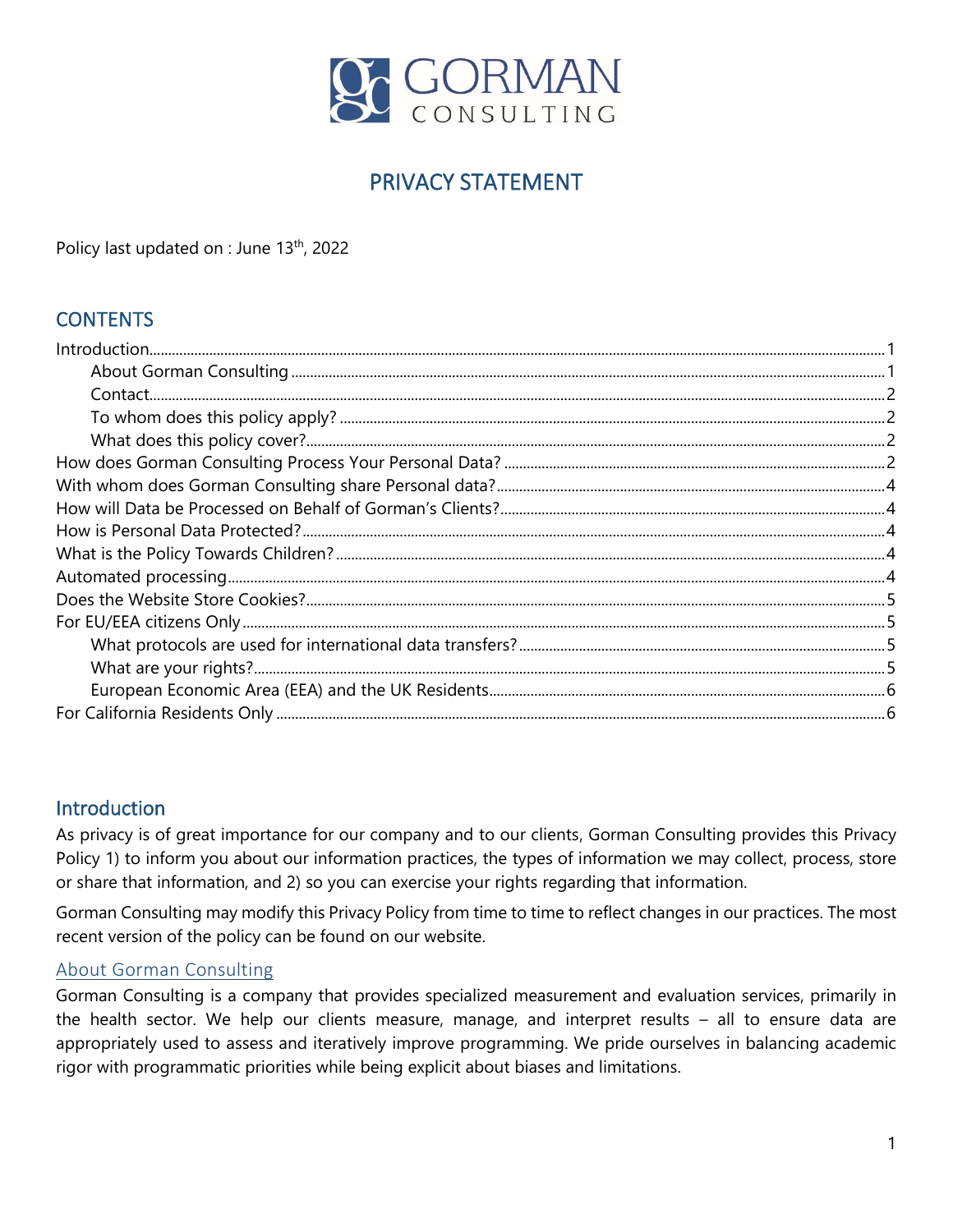### <span id="page-1-0"></span>Contact

Website:<https://gormanconsulting.org/> Company's address: 707 Driftwood Lane, WA 98020 Edmonds Data controller: trina@gormanconsulting.org Data protection officer : [koen@gormanconsulting.org](mailto:koen@gormanconsulting.org) Gorman Consulting has designated PrigtherGDPR-rep as its representative in European Union. The representative can be contacted [here.](https://prighter.com/q/19880564857)

#### <span id="page-1-1"></span>To whom does this policy apply?

This privacy statement applies to persons who:

- Visit and use the Gorman Consulting website
- Communicate with Gorman Consulting.
- Apply for positions at Gorman Consulting
- Are employed (staff and consultants) at Gorman Consulting.

#### <span id="page-1-2"></span>What does this policy cover?

This Privacy Policy applies to personal data that Gorman Consulting collects from you when: you visit our website; have communications with/from us (including emails, phone calls or texts); submit a job application; submit information to us in connection with a potential business relationship with us or otherwise interact with us. Below, "you" refers to any individual who Gorman Consulting staff may come into contact with through any of these means. In general, with respect to the personal data we collect directly from the website or other services, Gorman Consulting is a data controller. This means that as a data controller we determine the purposes for which, and the manner in which, the personal data we collect is to be processed.

This Privacy Policy does not apply to our security and privacy practices concerning the personal data we receive and process on behalf of our clients. In this capacity, we are acting in the role of a data processor on behalf of our clients, and our security and privacy commitments are detailed in and governed by our agreements with them. Gorman Consulting does not have control over and is not responsible for the data practices of our clients. For more information about security and privacy practices of our clients we encourage you to review their Privacy Policies.

#### <span id="page-1-3"></span>How does Gorman Consulting Process Your Personal Data?

Below is an overview of the purposes for which Gorman Consulting processes personal data collected directly from you. In each case, it is indicated which personal data we use for that specific purpose and what the legal basis is for being allowed to process that data. Gorman Consulting does not store your personal data for longer than is strictly necessary to achieve the purposes for which your data is collected; lengths are detailed in the right column. After the retention periods for keeping your personal data expire, Gorman Consulting will delete/dispose your data securely.

| <b>Activity from</b><br>which<br>personal data<br>is acquired | <b>Personal Data Collected</b>                                                                                                                                                                                                          | <b>Legal Basis</b>             | Length |
|---------------------------------------------------------------|-----------------------------------------------------------------------------------------------------------------------------------------------------------------------------------------------------------------------------------------|--------------------------------|--------|
| Contact                                                       | Gorman Consulting may need to gather and $\vert$ Data is processed in order to $\vert$ 3 years<br>use information about individuals, which can $\vert$ keep relevant parties informed<br>include clients, business contacts, employees, | and to<br>respond<br>to<br>anv |        |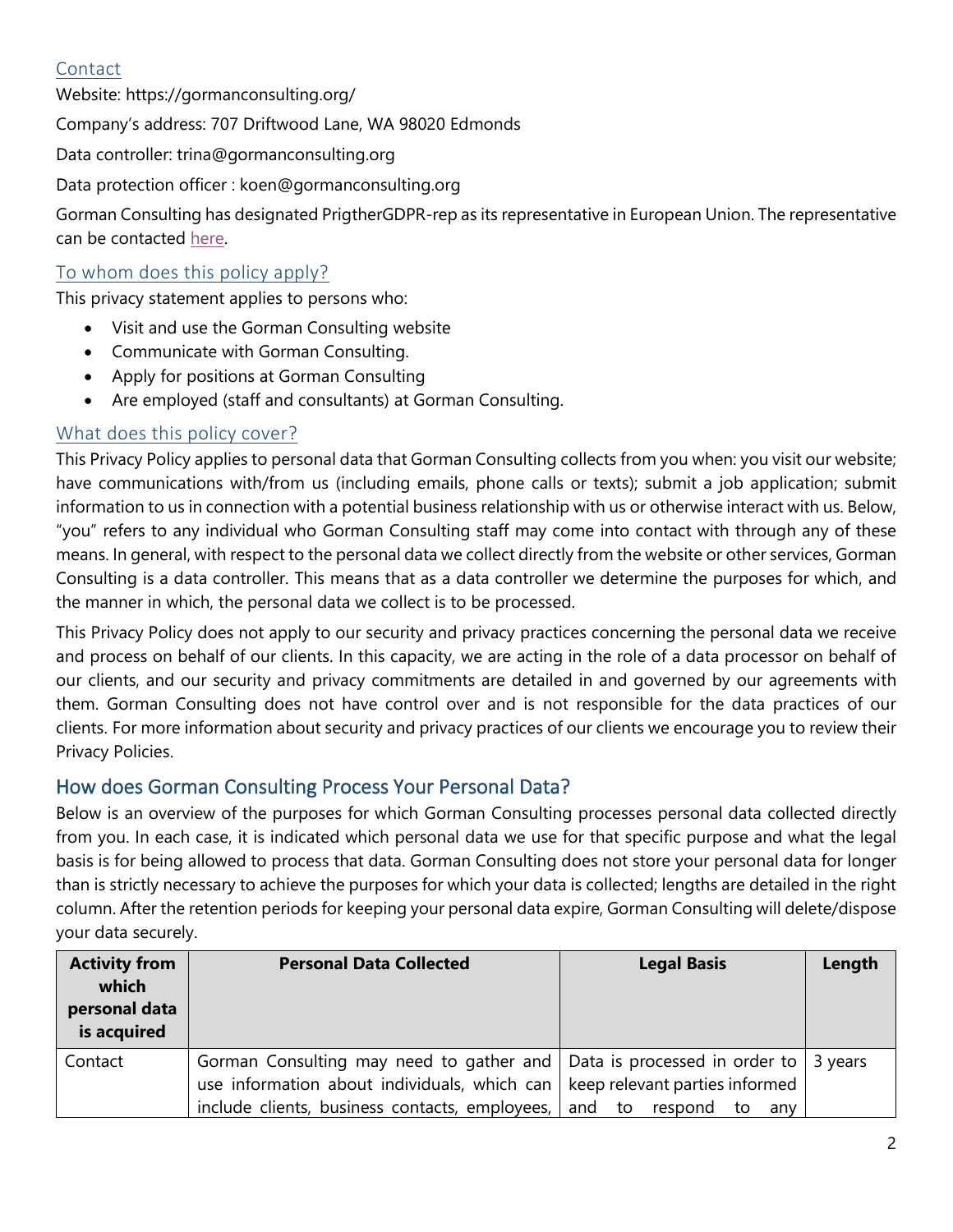| Job<br>applications | the beneficiaries of clients, respondents of<br>interviews, and other people the organization<br>may need to contact.<br>We collect personal data from you categorized<br>as simple data; such as name, email address,<br>phone number and meta data and content of<br>correspondence with you, the data subject.<br>When applying for a job position at Gorman<br>Consulting, we might collect, process and store<br>an applicant's personal data.<br>We collect personal data from you categorized<br>as simple data; such as personal data<br>originating from a job application (such as<br>name, email address, phone number, physical<br>information<br>about<br>applicant's<br>address,<br>education, language and communication skills)<br>including resume and references.                                                                                           | inquiries<br>made<br>data<br>by<br>subjects.<br>The<br>processing<br>of<br>your<br>personal data for this purpose<br>for<br>necessary<br>the<br>is<br>representation of Gorman<br>Consulting legitimate interest.<br>The data is processed in order<br>to establish an agreement<br>between Gorman Consulting<br>and the job applicant.<br>The<br>processing of<br>your<br>personal data for this purpose<br>is necessary in order to take<br>steps at the request of the<br>data subject prior to entering<br>into the employment contract<br>and for compliance with a<br>legal obligation to which the<br>controller is subject. | 3 years      |
|---------------------|-------------------------------------------------------------------------------------------------------------------------------------------------------------------------------------------------------------------------------------------------------------------------------------------------------------------------------------------------------------------------------------------------------------------------------------------------------------------------------------------------------------------------------------------------------------------------------------------------------------------------------------------------------------------------------------------------------------------------------------------------------------------------------------------------------------------------------------------------------------------------------|-------------------------------------------------------------------------------------------------------------------------------------------------------------------------------------------------------------------------------------------------------------------------------------------------------------------------------------------------------------------------------------------------------------------------------------------------------------------------------------------------------------------------------------------------------------------------------------------------------------------------------------|--------------|
| Employment          | Gorman Consulting collects personal data<br>concerning their own employees (staff and<br>consultants), partners, managers, directors,<br>officers<br>of the<br>and<br>agents<br>as<br>part<br>administration, management and operation of<br>our business activities. Also, Gorman Consulting<br>processes personal data (e.g. financial data)<br>concerning their own employees as part of<br>administration process when making invoices<br>and for tax purposes.<br>We process personal data from you categorized<br>as simple data; such as employees name, email<br>address, phone number, physical address, data<br>about education, language and communication<br>skills, resume and references; financial data;<br>such as bank account details and transactions<br>with/to employees and consultants; and<br>behavioral data; such as working time tracking<br>data. | Gorman Consulting processes<br>these data in order to execute<br>with<br>the<br>agreement<br>employees and consultants,<br>and in order to meet its legal<br>requirements.<br>The<br>processing<br>of<br>your<br>personal data for this purpose<br>is<br>the<br>for<br>necessary<br>performance of the contract to<br>which you are part and for<br>compliance<br>with a<br>legal<br>obligation<br>which<br>to<br>the<br>controller is subject                                                                                                                                                                                      | 10 years     |
| Website             | In order to provide professional services,<br>Gorman Consulting process personal data from<br>website visitors.<br>We collect personal data from you categorized<br>as behavioral data; such as visitors IP address,                                                                                                                                                                                                                                                                                                                                                                                                                                                                                                                                                                                                                                                          | These data are processed for<br>statistical<br>and<br>analytical<br>purposes and to improve and<br>maintain web services.<br>The<br>processing<br>of<br>your<br>personal data for this purpose                                                                                                                                                                                                                                                                                                                                                                                                                                      | 12<br>months |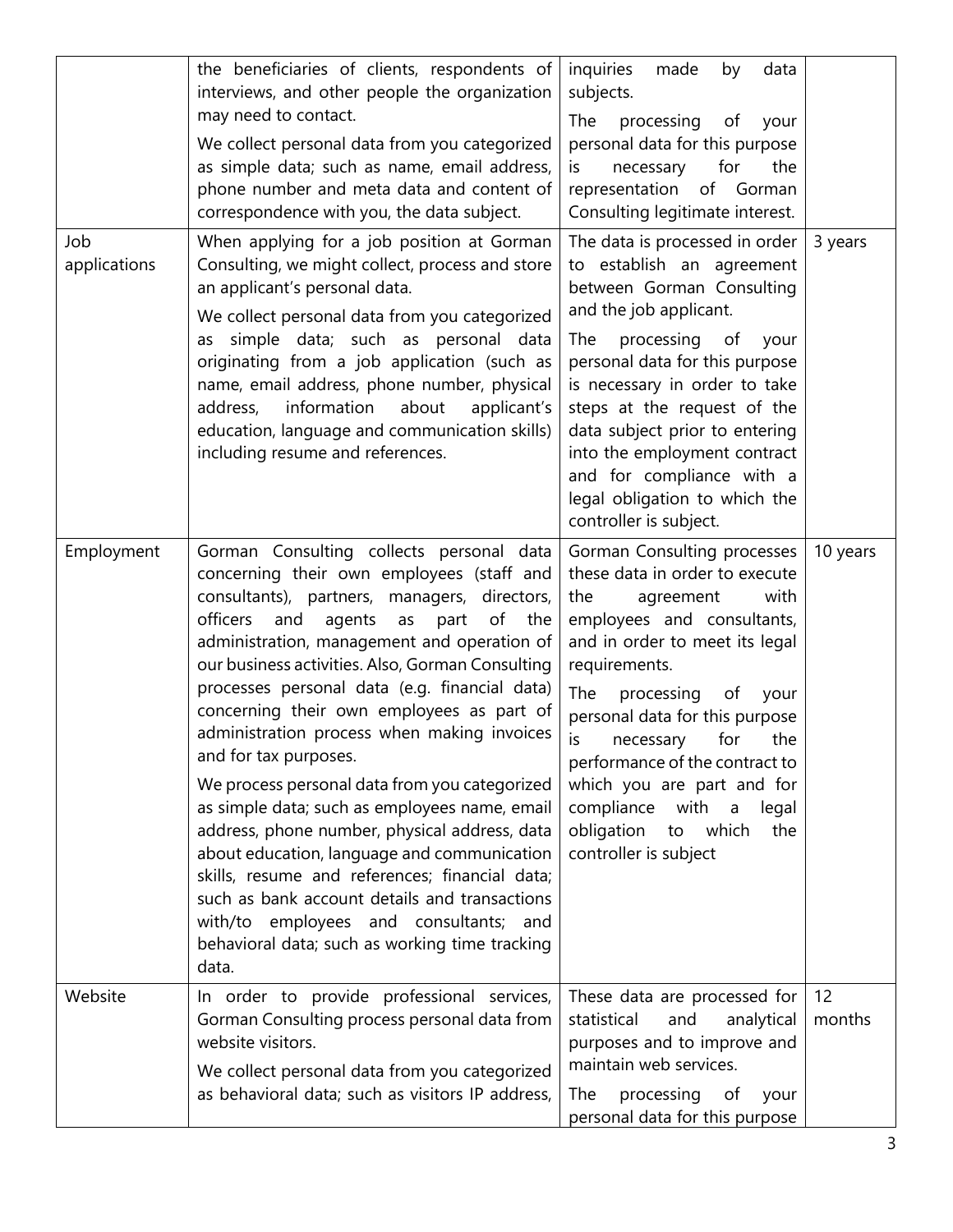| $\frac{1}{2}$ and, where appropriate: data from necessary   is secessary | the<br>for                      |  |
|--------------------------------------------------------------------------|---------------------------------|--|
| and/or analytical cookies.                                               | representation of Gorman        |  |
|                                                                          | Consulting legitimate interest. |  |

#### <span id="page-3-0"></span>With whom does Gorman Consulting share Personal data?

We disclose your information to third parties only as necessary to carry out your request, for a variety of our professional or legitimate business purposes, including to provide our services, to protect us or others, or as otherwise required or permitted by law. We might share your personal data with our service providers such as cloud services for workspace, time tracking and/or file sharing, e-mail and website hosting services, software services for the manipulation, visualization and statistics of data and/or payment providers. These third party service providers may have access to or process your personal data for the purpose of providing these services for us. When we do transfer your personal data to third parties or service providers, appropriate safeguards will be in place in order to ensure correct and secure data processing in compliance with applicable data protection law.

#### <span id="page-3-1"></span>How will Data be Processed on Behalf of Gorman's Clients?

Processing of personal data by Gorman Consulting on behalf of another data controller or client will be governed by a contract or other legal act, that is binding on the processor with regard to the controller and that sets out the subject-matter and duration of the processing, the nature and purpose of the processing, the type of personal data and categories of data subjects, and the obligations and rights of the controller.

For any inquiries relating to data we process [on behalf of another data controller,](https://gormanconsulting.org/projects/) we ask you to submit your request to the appropriate data controller.

#### <span id="page-3-2"></span>How is Personal Data Protected?

To comply with the law, personal data collected by us is always used fairly, stored safely and not disclosed unlawfully. Gorman Consulting takes the protection of your data seriously and takes appropriate technical and organizational measures to prevent misuse, loss, unauthorized access, unwanted disclosure, and unauthorized changes. To ensure our privacy and security policies are in compliance with data protection law, Gorman Consulting has provided agreements that contain provisions and protocols for the processing of sensitive information and personal data. If you have the impression that your data is not properly secured or there are indications of misuse, please contact us at: [trina@gormanconsulting.org.](mailto:trina@gormanconsulting.org)

# <span id="page-3-3"></span>What is the Policy Towards Children?

Our website and/or services do not intend to collect data about website visitors who are younger than 18 years old, unless they have parental or guardian permission. However, we cannot check whether a website visitor or person who contacts us is older than 18. We, therefore, advise parents to be involved in the online activities of their children, in order to prevent data about children from being collected without parental consent.

If you are convinced that we have collected personal information about a minor without permission, please contact us at [trina@gormanconsulting.org](mailto:trina@gormanconsulting.org) and we will delete this information.

# <span id="page-3-4"></span>Automated processing

Gorman Consulting does not make decisions based on automated processing on matters that can have (significant) consequences for people. This concerns decisions that are taken by computer programs or systems, without involving a person (for example staff or consultants of Gorman Consulting).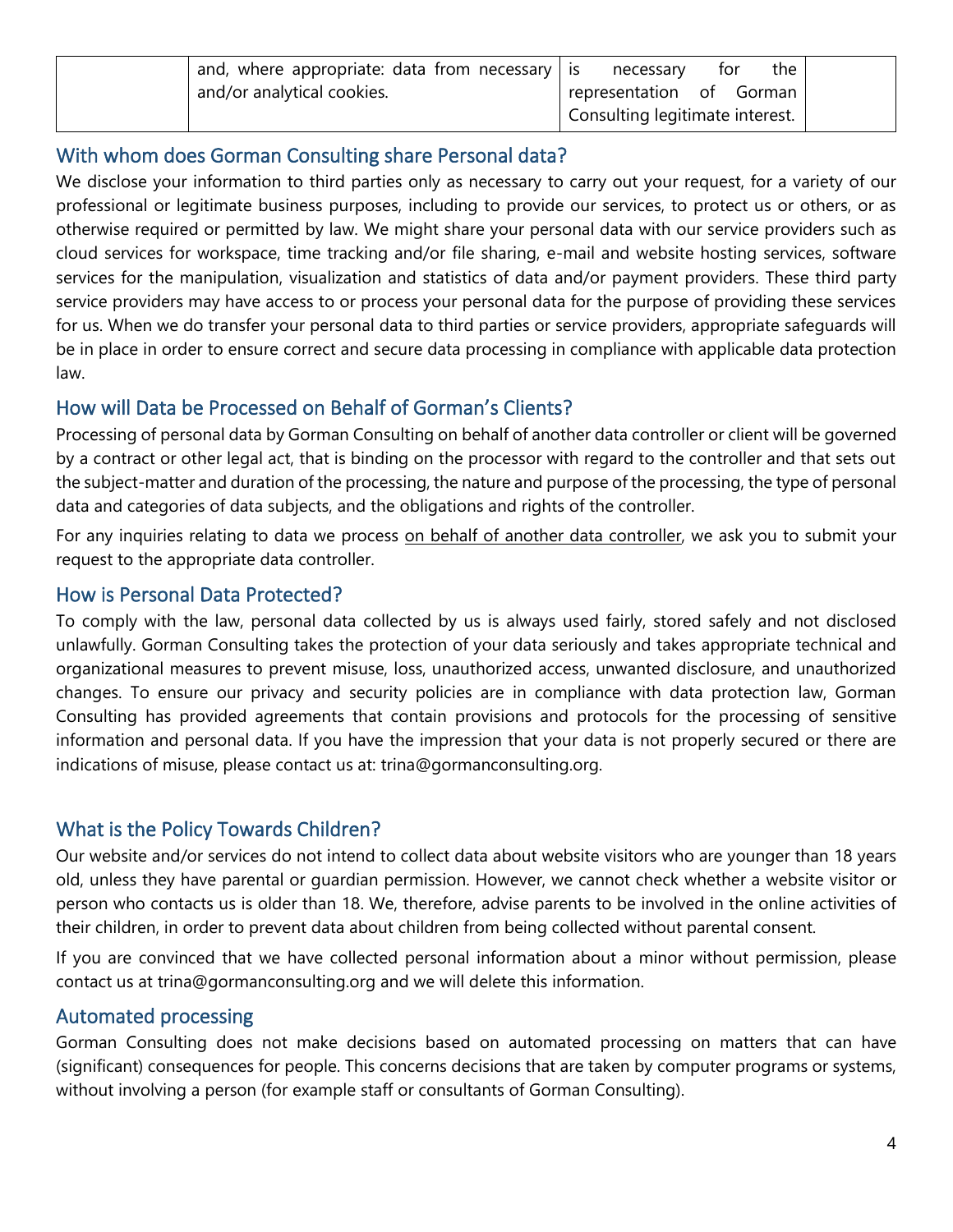# <span id="page-4-0"></span>Does the Website Store Cookies?

No, Gorman Consulting currently does not process any cookies on its website.

## <span id="page-4-1"></span>For EU/EEA citizens Only

#### <span id="page-4-2"></span>What protocols are used for international data transfers?

We store personal data sent or collected via or by us in the United States. To facilitate our global services, we may transfer, store and access such information from the locations where we operate. For such case, we rely on international transfer mechanisms such as the European Commission approved Standard Contractual Clauses, adequacy decisions about certain countries, or we will ask you for your prior consent for the transfer of your personal data, as applicable. In addition, we ensure the recipient of your Personal Information has in place adequate levels of protection for your personal data.

#### <span id="page-4-3"></span>What are your rights?

| <b>Type</b>                                 | <b>Description</b>                                                                                                                                                                                                                                                                                                                                                                                                                                                                                                      |
|---------------------------------------------|-------------------------------------------------------------------------------------------------------------------------------------------------------------------------------------------------------------------------------------------------------------------------------------------------------------------------------------------------------------------------------------------------------------------------------------------------------------------------------------------------------------------------|
| Right of access                             | You have the right to obtain confirmation from Gorman Consulting about whether or<br>not your personal data is being processed and, if that is the case, to obtain access to<br>that personal data and additional information about the processing of your personal<br>data. Gorman Consulting, therefore, provides you with a copy of your personal data.                                                                                                                                                              |
| Right to rectification                      | You have the right to obtain rectification of inaccurate or incomplete personal data.<br>If possible, you can provide additional personal data to complete the collection of<br>personal data.                                                                                                                                                                                                                                                                                                                          |
| Right to erasure (Right<br>to be forgotten) | Under certain circumstances, you have the right to submit a request to delete your<br>personal data. We will delete your personal data, for example, if your personal data<br>is no longer necessary for the purposes for which it was collected, if you withdraw<br>consent on which the processing is based and there is no other legal basis for the<br>processing, if you object to the processing and your interests outweigh, or if we are<br>legally obliged to delete your personal data.                       |
| Right to restriction                        | In some cases, you have the right to obtain from us the restriction of the processing<br>of your personal data. This means that we will temporarily pause the processing of<br>your personal data, for example, if you have contested the accuracy of your personal<br>data or have objected to the processing of your personal data. If the request is<br>granted, we will not further process the personal data in question during the term of<br>the restriction, unless this is permitted on the basis of the GDPR. |
| Right to object                             | You have the right to object to the processing of personal data based on Gorman<br>Consulting's legitimate interests. We will then no longer process the personal data,<br>unless if we demonstrate that there are compelling legitimate grounds for the<br>processing that outweigh your interests, rights, and freedoms or that are related to<br>the institution, exercise, or defense of legal claims.                                                                                                              |
| Data portability                            | You have the right to receive your personal data that you have provided to us in a<br>structured, commonly used, and machine-readable form and you have the right to<br>forward this data to another controller, where the processing is based on your<br>consent or on an agreement.                                                                                                                                                                                                                                   |